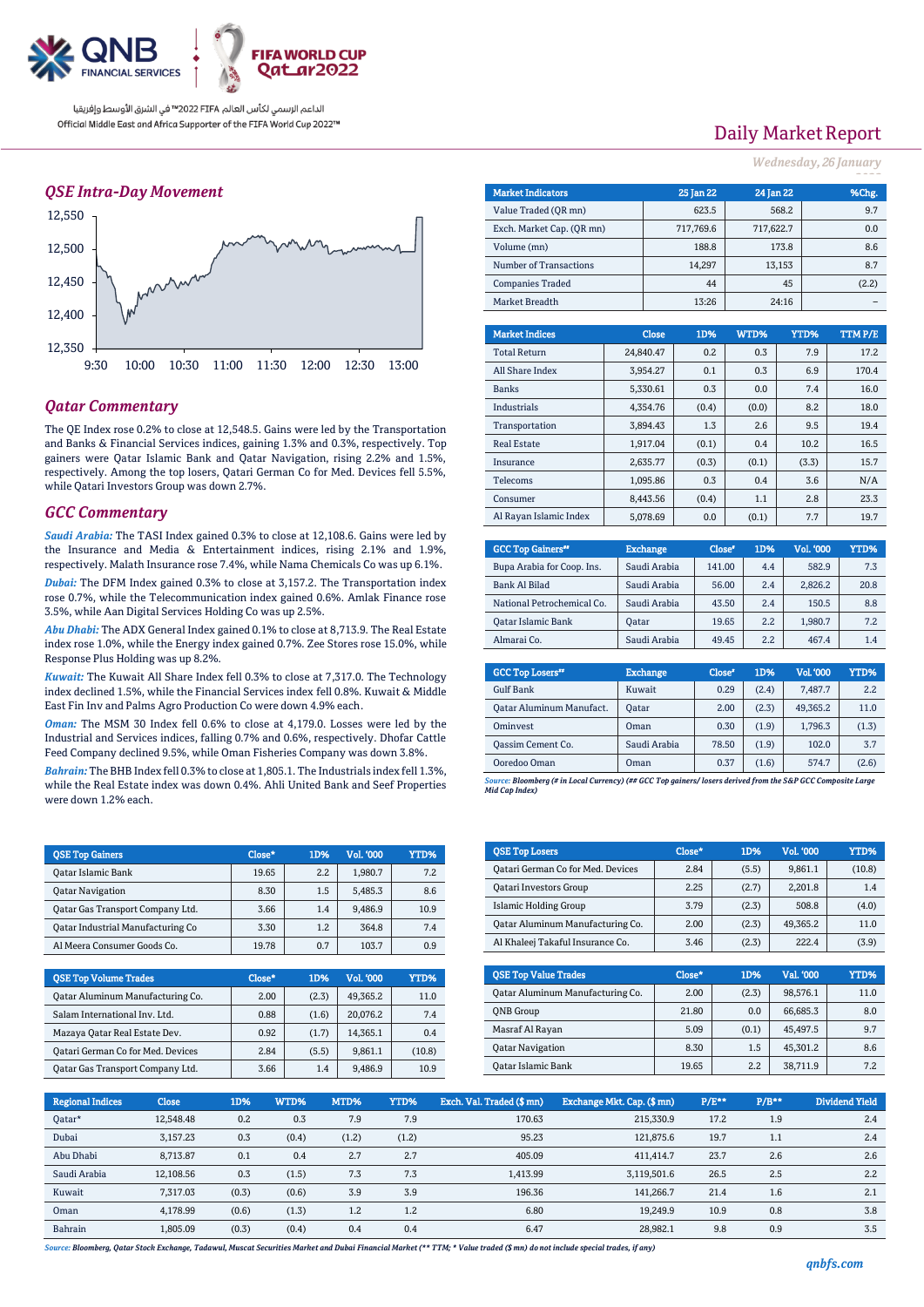

الداعم الرسمي لكأس العالم PIFA™ في الشرق الأوسط وإفريقيا Official Middle East and Africa Supporter of the FIFA World Cup 2022™

# Daily Market Report

### *Wednesday, 26 January*

#### *Qatar Market Commentary*

- The QE Index rose 0.2% to close at 12,548.5. The Transportation and Banks & Financial Services indices led the gains. The index rose on the back of buying support from Arab and foreign shareholders despite selling pressure from Qatari and GCC shareholders.
- Qatar Islamic Bank and Qatar Navigation were the top gainers, rising 2.2% and 1.5%, respectively. Among the top losers, Qatari German Co for Med. Devices fell 5.5%, while Qatari Investors Group was down 2.7%.
- Volume of shares traded on Wednesday rose by 8.6% to 188.8mn from 173.8mn on Tuesday. Further, as compared to the 30-day moving average of 138.9mn, volume for the day was 35.9% higher. Qatar Aluminum Manufacturing Co. and Salam International Inv. Ltd. were the most active stocks, contributing 26.1% and 10.6% to the total volume, respectively.

| <b>Overall Activity</b>        | Buy %* | Sell %* | Net (OR)         |
|--------------------------------|--------|---------|------------------|
| Qatari Individuals             | 36.70% | 45.28%  | (53,503,417.7)   |
| <b>Oatari Institutions</b>     | 22.89% | 26.45%  | (22, 219, 679.9) |
| Oatari                         | 59.58% | 71.73%  | (75, 723, 097.6) |
| <b>GCC</b> Individuals         | 0.24%  | 0.28%   | (246, 830.6)     |
| <b>GCC</b> Institutions        | 1.18%  | 2.55%   | (8,537,271.6)    |
| GCC                            | 1.42%  | 2.83%   | (8,784,102.2)    |
| Arab Individuals               | 8.03%  | 7.95%   | 541,120.4        |
| <b>Arab Institutions</b>       | 0.00%  | 0.02%   | (107, 247.2)     |
| Arab                           | 8.03%  | 7.96%   | 433,873.3        |
| Foreigners Individuals         | 2.84%  | 3.31%   | (2,902,880.4)    |
| <b>Foreigners Institutions</b> | 28.13% | 14.18%  | 86,976,206.9     |
| <b>Foreigners</b>              | 30.97% | 17.48%  | 84,073,326.5     |

*Source: Qatar Stock Exchange (\*as a % of traded value)*

## *Earnings Releases, Global Economic Data and Earnings Calendar*

#### Earnings Releases

| Company           | Market    | Currency   | Revenue (mn)<br>402021 | % Change<br>YoY | <b>Operating Profit</b><br>$(mn)$ 402021 | % Change<br>YoY | <b>Net Profit</b><br>$(mn)$ 402021 | % Change YoY |
|-------------------|-----------|------------|------------------------|-----------------|------------------------------------------|-----------------|------------------------------------|--------------|
| Al Qudra Holding* | Abu Dhabi | <b>AED</b> | 140.8                  | $-12.4%$        | 193.1                                    | $-32.3%$        | 164.8                              | 7.5%         |

*Source: Company data, DFM, ADX, MSM, TASI, BHB. (\*Financial for FY2021)*

### Global Economic Data

| <b>Date</b> | <b>Market</b> | <b>Source</b>                         | <b>Indicator</b>                 | Period | <b>Actual</b> | <b>Consensus</b> | <b>Previous</b> |
|-------------|---------------|---------------------------------------|----------------------------------|--------|---------------|------------------|-----------------|
| 01/25       | <b>US</b>     | Conference Board                      | Conf. Board Consumer Confidence  | Jan    | 113.8         | 111.2            | 115.2           |
| 01/25       | <b>UK</b>     | <b>Confederation of British Indus</b> | <b>CBI Trends Total Orders</b>   | Jan    | 24            | 22               | 24              |
| 01/25       | <b>UK</b>     | Confederation of British Indus        | <b>CBI Trends Selling Prices</b> | Jan    | 66            | 63               | 62              |
| 01/25       | <b>UK</b>     | <b>Confederation of British Indus</b> | <b>CBI Business Optimism</b>     | Jan    | -9            | 8                |                 |
| 01/25       | Germany       | IFO Institute - Institut fuer         | IFO Business Climate             | Jan    | 95.7          | 94.5             | 94.8            |
| 01/25       | Germany       | IFO Institute - Institut fuer         | <b>IFO Current Assessment</b>    | Jan    | 96.1          | 96.1             | 96.9            |
| 01/25       | Germany       | IFO Institute - Institut fuer         | <b>IFO Expectations</b>          | Jan    | 95.2          | 93               | 92.7            |

*Source: Bloomberg (s.a. = seasonally adjusted; n.s.a. = non-seasonally adjusted; w.d.a. = working day adjusted)*

### Earnings Calendar

| <b>Tickers</b> | <b>Company Name</b>                           | Date of reporting 4Q2021 results | No. of days remaining | <b>Status</b> |
|----------------|-----------------------------------------------|----------------------------------|-----------------------|---------------|
| <b>NLCS</b>    | Alijarah Holding                              | 27-Jan-22                        |                       | Due           |
| MARK           | Masraf Al Rayan                               | 27-Jan-22                        |                       | Due           |
| <b>UDCD</b>    | <b>United Development Company</b>             | 2-Feb-22                         | 7                     | Due           |
| <b>VFQS</b>    | Vodafone Qatar                                | 2-Feb-22                         | 7                     | Due           |
| QAMC           | <b>Qatar Aluminum Manufacturing Company</b>   | 3-Feb-22                         | 8                     | Due           |
| QCFS           | Qatar Cinema & Film Distribution Company      | 5-Feb-22                         | 10                    | Due           |
| <b>IHGS</b>    | <b>INMA Holding Group</b>                     | 6-Feb-22                         | 11                    | Due           |
| IQCD           | <b>Industries Qatar</b>                       | 7-Feb-22                         | 12                    | Due           |
| QIMD           | <b>Qatar Industrial Manufacturing Company</b> | 7-Feb-22                         | 12                    | Due           |
| QNNS           | <b>Qatar Navigation (Milaha)</b>              | 9-Feb-22                         | 14                    | Due           |
| QISI           | <b>Qatar Islamic Insurance Group</b>          | 9-Feb-22                         | 14                    | Due           |
| QLMI           | QLM Life & Medical Insurance Company          | 10-Feb-22                        | 15                    | Due           |
| QEWS           | Qatar Electricity & Water Company             | 13-Feb-22                        | 18                    | Due           |
| GISS           | <b>Gulf International Services</b>            | 17-Feb-22                        | 22                    | Due           |
| DOHI           | Doha Insurance Group                          | 20-Feb-22                        | 25                    | Due           |
| <b>MPHC</b>    | Mesaieed Petrochemical Holding Company        | 21-Feb-22                        | 26                    | Due           |

*Source: QSE*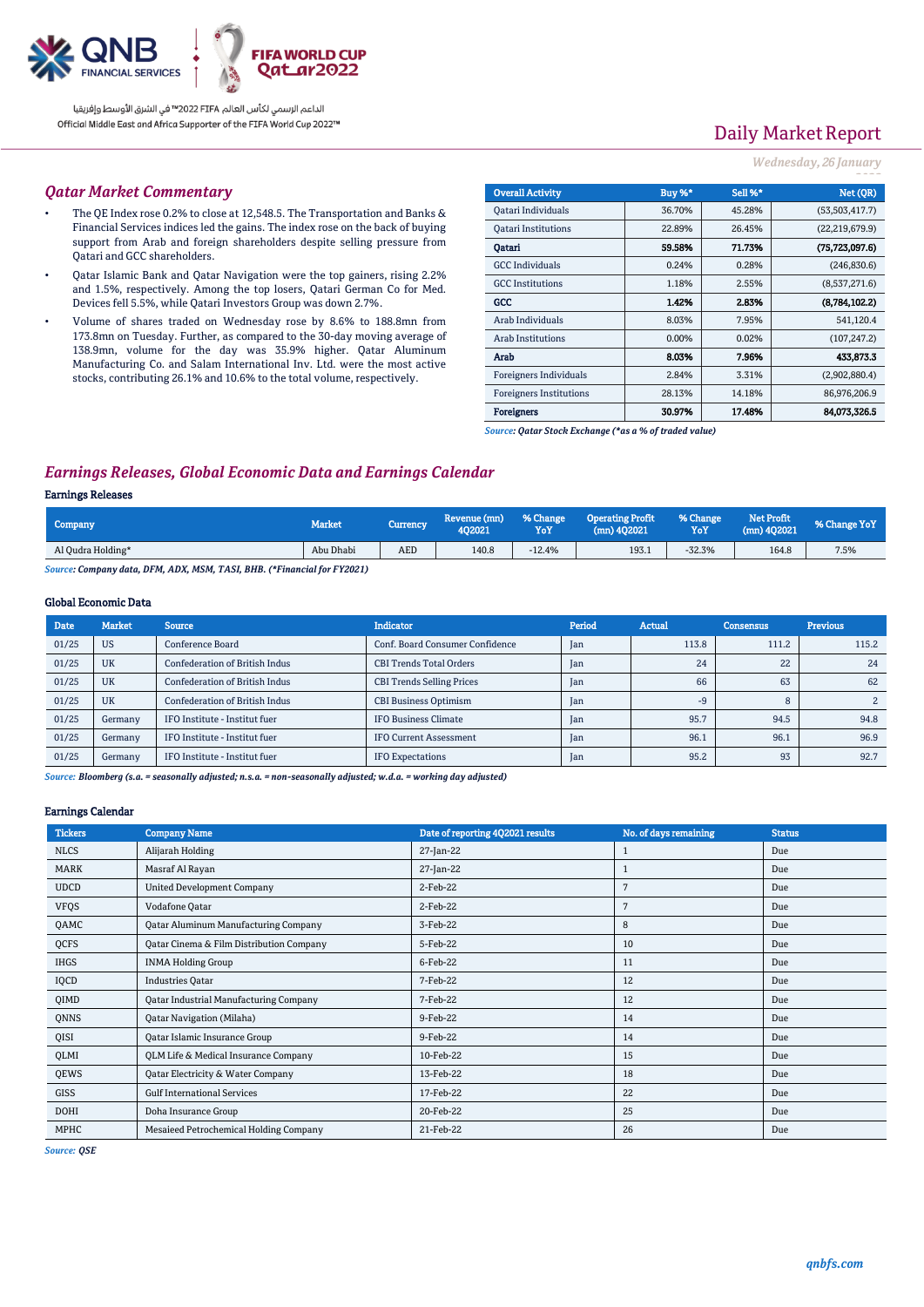

الداعم الرسمى لكأس العالم PIFA™ في الشرق الأوسط وإفريقيا Official Middle East and Africa Supporter of the FIFA World Cup 2022™

### *Qatar*

- Biden to meet Qatar leader as energy worries loom in Europe President Joe Biden will host the ruling Emir of Qatar at the White House on Monday, a visit that comes as US and European allies are scrambling to put together contingency plans to meet Europe's energy needs should supplies be impacted by Russia further invading Ukraine. (Bloomberg)
- Qatar eyes debut green bond in latest gulf move to tap ESG funds Qatar's government is planning to issue its first green bond as one of the world's largest liquefied natural gas exporters seeks to tap into a booming global market for sustainable debt, people with knowledge of the matter said. Officials at the Ministry of Finance are in early talks with international banks to potentially raise billions through green bonds, the people said, asking not to be named because they're not authorized to speak publicly. (Bloomberg)
- GWCS posts 6.9% YoY decrease but 7.6% QoQ increase in net profit in 4Q2021, in-line with our estimate – Gulf Warehousing Company's (GWCS) net profit declined 6.9% YoY (but rose 7.6% on QoQ basis) to QR60.4mn in 4Q2021, in-line with our estimate of QR58.1mn (variation of +3.9%). The company's revenue came in at QR356.1mn in 4Q2021, which represents an increase of 15.7% YoY (+10% QoQ). GWCS reported net profit of QR225mn for the financial year ending December 31, 2021, with gross revenues reaching QR1.3bn at the end of 2021. EPS amounted to QR0.38 in FY2021 as compared to QR0.40 in FY2020. The Company's Board has recommended QR0.10 cash dividend to shareholders, which is subject for discussion and approval during the company's Annual General Meeting scheduled to be held on February 16, 2022. (QSE, Company financials, QNBFS Research, Peninsula Qatar)
- Al-Mannai Corporation responds to QSE inquiry about the increase in the trading volume of company's shares – According to the Principles of Transparency and Disclosure, the management of the Qatar Stock Exchange (QSE) addressed the Al-Mannai Corporation with regard to the increase in trading volume for the company's shares on January 20-23, 2022. (QSE)
- Mesaieed Petrochemical Holding Co. to hold Board of Directors meeting on February 21 – The Mesaieed Petrochemical Holding Co. has announced that its Board of Directors will be holding a meeting on February 21, 2022 to discuss the financial results of the Company for the financial year ended 31st December 2021 and other items related to yearend closing activities. (QSE)
- MPHC to hold its investors relation conference call on February 23 to discuss the financial results – Mesaieed Petrochemical Holding Co. announced that the conference call with the investors to discuss the financial results for the annual 2021 will be held on February 23, 2022 at 01:30 PM, Doha Time. (QSE)
- MERS opens nominations for its board membership 2022 Al Meera Consumer Goods Company (MERS) announced the opening of nominees for the board memberships, years from 2022 to 2024. Applications will be accepted starting from 26/01/2022 till 03:00 PM of 06/02/2022. (QSE)
- GISS to hold Board of directors meeting on February 17 The Gulf International Services (GISS) has announced that its board of directors will be holding a meeting on February 17, 2022 to discuss the financial results of the Company for the financial year ended 31 December 2021 and other items related to year-end closing activities. (QSE)
- GISS to hold its investors relation conference call on February 22 to discuss the financial results – Gulf International Services (GISS) announced that the conference call with the Investors to discuss the financial results for the Annual 2021 will be held on February 22, 2022 at 01:30 PM, Doha Time. (QSE)
- GWCS to hold its AGM and EGM on February 16 for 2021 Gulf Warehousing Co. (GWCS) announced that the AGM and EGM will be held on February 16, 2022, Company office in Ras Bufountas free Zone and 06:30 PM. In case of not completing the legal quorum, the second meeting will be held on February 23, 2022, Company office in Ras Bufountas free Zone and 06:30 PM. (QSE)

# Daily Market Report

*Wednesday, 26 January*

- *2022* QISI holds its investors relation conference call on February 14 to discuss the financial results - Qatar Islamic Insurance (QISI) announced that the conference call with the Investors to discuss the financial results for the Annual 2021 will be held on February 14, 2022 at 12:30 PM, Doha Time. (QSE)
- Mekdam Holding Group's EGM endorses items on its agenda Mekdam Holding Group announces the results of the EGM. The meeting was held on 25/01/2022 and the following resolution were approved: i) Rectifying the articles of association in line with Law No (8) of 2021, ii) Amending article No. 28 of the company's articles of association so that the number of board members is eight instead of seven, and iii) Authorizing the Chairman to take the necessary steps to get the approval on the amended articles of association and to register it with the concerned authorities. (QSE)
- QIGD to hold its AGM on February 21 for 2022 Qatari Investors Group (QIGD) announced that the General Assembly Meeting AGM will be held on 21/02/2022, QIG Tower, Lusail and 05:30 PM. In case of not completing the legal quorum, the second meeting will be held on 01/03/2022, QIG Tower, Lusail and 04:30 PM 1; to Elect the Board of Directors for the coming three years (2022, 2023, 2024). (QSE)
- QIGD opens nominations for its board membership 2022 Qatari Investors Group (QIGD) announced the opening of nominees for the board memberships, years from 2022 to 2024. Applications will be accepted starting from 26/01/2022 till 04:00 PM of 01/02/2022. (QSE)
- Revision to the date of QAMC's Investor Relations Earnings call for the year ended 31 December 2021 – With reference to the above subject, please be informed that Qatar Aluminium Manufacturing Company (QAMC) has revised the date for Investor Relations Earnings call in relation the financial results for the year ended 31 December 2021 and will now be convened on Wednesday, 9th February 2022. It was previously announced that QAMC's Investor Relations Earnings Call would be held on 7th February 2022, but the same has now been changed. (QSE)
- Total assets of Qatari banks rise 8.6% to QR1.827trn in 2021 Total assets of commercial banks in Qatar increased by 1.8 percent month- onmonth (MoM) and 8.6 percent year- to- date (YTD) in December 2021 to reach QR1.827 trillion, QNB Financial Services (QNBFS) has said in a report released on Tuesday. According to QNBFS's Qatar Monthly Banking Sector Update for December 2021, the loan book of Qatari banks increased by 0.2 percent MoM and 7.8 percent YTD and deposits went up by 1.1 percent MoM and 7.6 percent YTD in December 2021. The private sector pushed the credit upwards of 0.5 percent MoM in December. As deposits went up by 1.1 percent in December, the LDR went down to 124.9 percent against 125.9 percent in November. Public sector deposits went up by 1.9 percent MoM and 9.6 percent YTD for the month of December 2021 resulting in the overall gain in deposits. Looking at segment details, the government segment represents 35 percent of public sector deposits surged up by 21.4 percent MoM and 35.2 percent YTD. The government institutions' segment that represents 52 percent of public sector deposits went down by 5.6 percent MoM and 2.8 percent in 2021. (Qatar Tribune)
- IPA Qatar supports UBS to set up Business Solutions Hub in Doha The Investment Promotion Agency Qatar (IPA Qatar) and UBS have agreed to support the establishment by UBS of a Business Solutions Hub in Qatar, in addition to the newly created UBS Wealth Management Office in Doha, which opened its doors to regional clients last April. Marking a strategic step in the collaboration between IPA Qatar and UBS, this agreement builds on the Memorandum of Understanding (MoU) signed in November 2020, which aims to further strengthen Qatar's position as a leading financial services hub by accelerating the growth of UBS operations in the State and supporting its expansion in the Middle East. The launch of a Business Solutions Hub contributes to advancing the financial digitization in Qatar, while supporting the local talent development, as up to 200 digital experts will be employed over the next few years. Equally significant, the Hub serves UBS's expansion strategy in the Middle East through providing a centralized data and solution platform for regional clients' services and products. (Peninsula Qatar)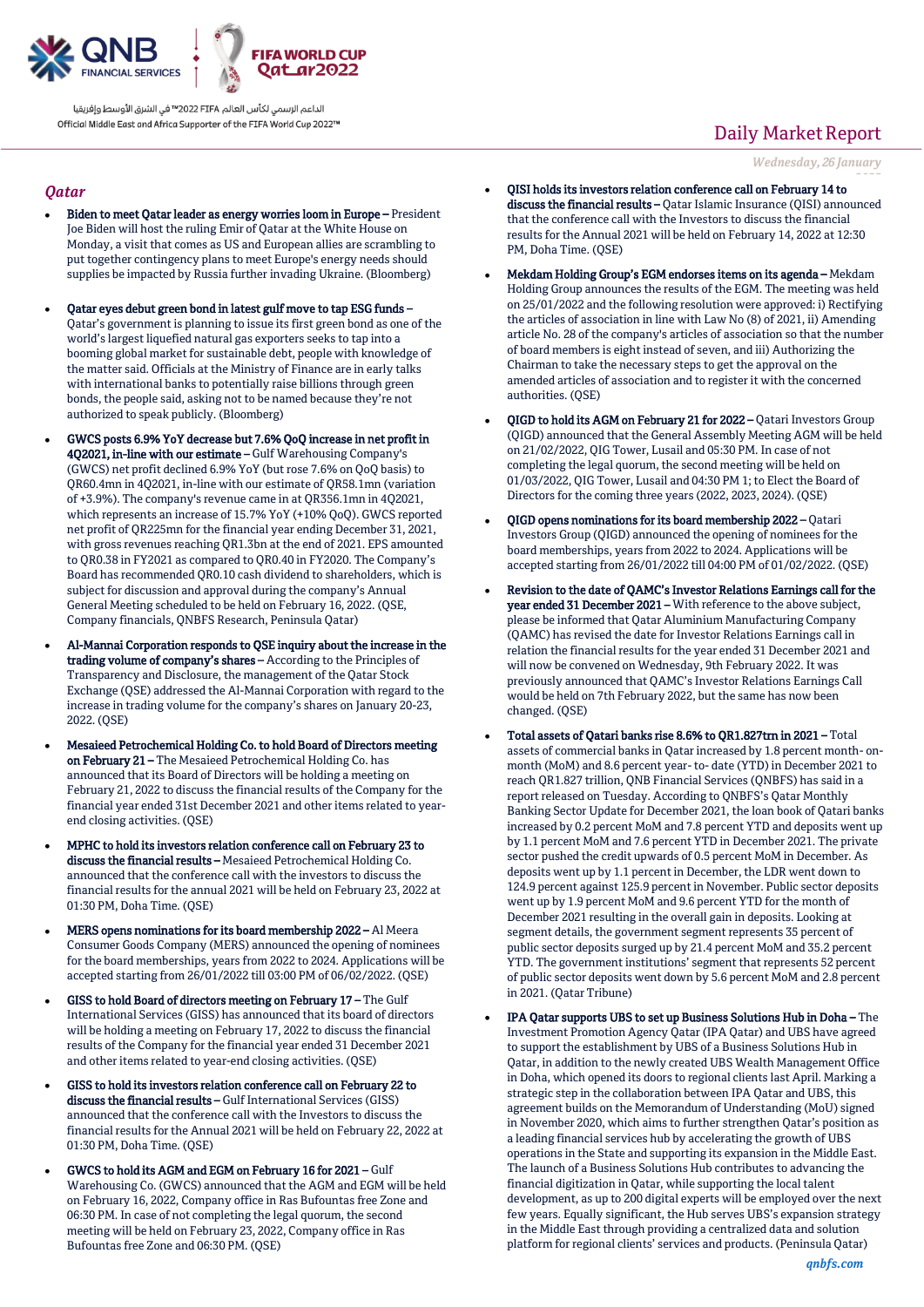

الداعم الرسمى لكأس العالم PIFA™ في الشرق الأوسط وإفريقيا Official Middle East and Africa Supporter of the FIFA World Cup 2022™

- Women-led BRIME aims to spur blockchain revolution in Qatar
	- Blockchain technology will disrupt the markets, industry experts continue to say. And in Qatar, the women-led Block-chain Research Institute Middle East (BRIME) is laying the ground work for blockchain technology to flourish in Qatar, and in the region. In an interview with The Peninsula yesterday, Founder and Managing Partner of BRIME Aline Daoud said the Qatar-based institute, which opened just six months ago, is the first branch of the global think tank in the Middle East. The centre is now in advanced discussions for partnerships with big market players from the country's public and private sectors for promoting awareness as well as the adoption of block-chain in Qatar. "We have partnered with the Blockchain Research Institute (BRI) in Canada and secured an exclusive agreement to represent the company in the Mena region. We see that people are starting to see the benefits of this revolutionary technology and we are eventually all moving towards it. Currently, we are already in very advanced discussions with big institutions and governmental sectors in Qatar. We offer memberships to large companies and SMEs and certified trainings for individuals and institutions," said Daoud. (Peninsula Qatar)
- Qatar has supporting infrastructure for startups Qatar affirms importance on supporting entrepreneurship and the adoption of small and medium enterprises (SMEs) in line with Qatar National Vision 2030 and the Sustainable Development Goals. The success of a business is important to identify, evaluate and interpret the developments in the external environment from time to time, an expert said during an event. (Peninsula Qatar)
- PSA: FIFA World Cup to spur Qatar's private consumption expenditure this year – The impending FIFA World Cup is expected to lift Doha's overall private consumption expenditure by 1% this year in an optimistic scenario, according to the latest Qatar Economic Outlook (QEO). "There is a possibility that it (private consumption expenditure) will achieve a growth of 1% for the optimistic scenario due to the expectations of the increase in consumption resulting from hosting the 2022 World Cup, before declining by 1% in 2023," said the QEO 2021-23. The level of final consumption expenditures of households (private) have already improved from -10.5% in 2020 to -6.4% during the first half of 2021. It is supposed to recover further during the second half of 2021, thanks to the phasing out of the Covid-19 containment measures, which will lead to an improvement in its rate of change from -10.5% in 2020 to -2% by the end of 2021 in the base scenario, rising to -1% in the medium scenario, and achieving a full recovery of 100% in the optimistic scenario, the outlook said. It is also expected to move forward towards achieving the same consumption pattern in 2022 for the base and middle scenario, it added. (Gulf-Times.com)
- Google-backed 'Cuemath' forays into Qatar market Global EdTech Company, Cuemath- the one-on-one personalized math learning platform backed by Google- has announced its formal market entry to Qatar. Cuemath's expansion into Qatar follows its rapid growth in the UAE, where the Company's subscriber base has grown 600 percent since its June 2021 launch, and it now has over 180,000 customers."Qatar's ambition to modernize its education system shows how highly the country values its children's futures, making it a natural market for us. Our growth in the Middle East has been extraordinary. Having multiplied our customer base several fold since entering the UAE last year, Cuemath's unique method of teaching maths is appealing to parents and students across the region," Vivek Sunder, CEO of Cuemath told The Peninsula. (Peninsula Qatar)

### *International*

 IMF cuts growth forecasts for US, China and world as Omicron spreads – The International Monetary Fund lowered its economic forecasts for the US, China and the global economy on Tuesday, and said uncertainty about the pandemic, inflation, supply disruptions and US monetary tightening posed further risks. "We project global growth this year at 4.4%, 0.5 percentage point lower than previously forecast, mainly because of downgrades for the United States and China," Gita Gopinath, the IMF's No. 2 official, read from her blog. The IMF said the rapid spread of the Omicron variant had led to renewed mobility restrictions in many countries and increased labor shortages, while supply disruptions were

# Daily Market Report

*Wednesday, 26 January*

*2022* continuing to fuel inflation. Omicron was expected to weigh on economic activity in the first quarter, but ease up thereafter, given that it was associated with less severe illness, the IMF said. Escalating conflict between Russia and Ukraine could boost energy prices, keeping headline inflation at elevated levels for longer, Gopinath told reporters as the global lender updated its World Economic Outlook. (Reuters)

- IMF trims UK growth forecast, sees room for help on energy bills The International Monetary Fund cut its forecast for British economic growth this year due to disruption from the Omicron variant of the coronavirus, labor shortages and high energy prices, but raised its estimate for growth in 2023. The IMF said it now expected British gross domestic product would expand by 4.7% in 2022 and by 2.3% in 2023, compared with its previous forecasts - made in October - of 5.0% and 1.9%. The new forecasts came in a quarterly update of the IMF's World Economic Outlook. The cut to Britain's expected growth rate in 2022 was the smallest among the Group of Seven (G7) large advanced economies, with the exception of Japan. (Reuters)
- CBI: UK manufacturers plan biggest price rises since 1977 British manufacturers expect to raise prices by the most since 1977 over the next three months, as they wrestle with serious labor shortages and the biggest increase in costs since 1980, a quarterly survey showed on Tuesday. The Confederation of British Industry (CBI) data look set to reinforce the Bank of England's fears that high inflation is getting baked into businesses' pricing plans, bolstering the chances it will hike interest rates again next week. The CBI survey showed a rise in factory orders, greater investment and the strongest export demand growth since July 2018, but overall optimism fell as businesses struggled with sharply rising costs for raw materials and some workers. "Global supply chain challenges are continuing to impact UK firms, with our survey showing intense and escalating cost and price pressures," CBI chief economist Rain Newton-Smith said. British consumer price inflation hit its highest in almost 30 years in December at 5.4%, though there had been some signs in other surveys that the pace of cost growth for businesses was beginning to slow. (Reuters)
- China says 2021 fiscal revenues rise 10.7% y/y, boosted by economic recovery – China's fiscal revenues rose 10.7% in 2021 from a year earlier, bolstered by last year's economic recovery, Vice Finance Minister Xu Hongcai said on Tuesday, as the government makes 2022 budget plans. Gross domestic product (GDP) expanded 8.1% in 2021, the fastest in a decade due partly to the low base from 2020 when COVID-19 jolted the economy, comfortably beating an official target of "above 6%". "Steady GDP growth laid a good foundation for fiscal revenue growth," Xu told a news conference. 2021 revenues totalled 20.25 trillion yuan (\$3.20 trillion), trailing expenditures of 24.63 trillion yuan, which grew 0.3%, Xu said. China cut taxes and fees by over 1 trillion yuan last year, Xu said. (Reuters)

## *Regional*

 Inflation to be a key driver of policy in GCC – Inflation will continue to be a key driver of policy, and decision-making in 2022, especially in light of the continued concerns revolving around the Omicron variant, experts at PwC said. Speaking during the 'Transforming our Region' webcast by PwC Middle East, Richard Boxshall, chief economist at PwC, highlighted several themes for 2022 that have been identified across the GCC region. "Our relationship of society and economy with Covid-19 is changing, and changing quite decisively," he said. "Covid-19 is very clearly here to stay, and it is going to be a feature of our everyday lives. As individuals, as a society, and as a government, I think the way that we deal with that going forward will change, and I think we're going to move towards a much more tactical and targeted responses." While economies around the world are working to normalize our relationship with the Omicron variant, there have been concerns about inflation related to monetary tightening. "At the moment, there has been a strong factor in the duration of inflation and prices, particularly abroad," he said. "We are seeing it in the US and other economies, and that is starting to impact the region, particularly through imported inflation at the moment. We don't seem to be seeing too much domestically generated inflation. So all-in-all, inflation in the region is on the rise, but maybe more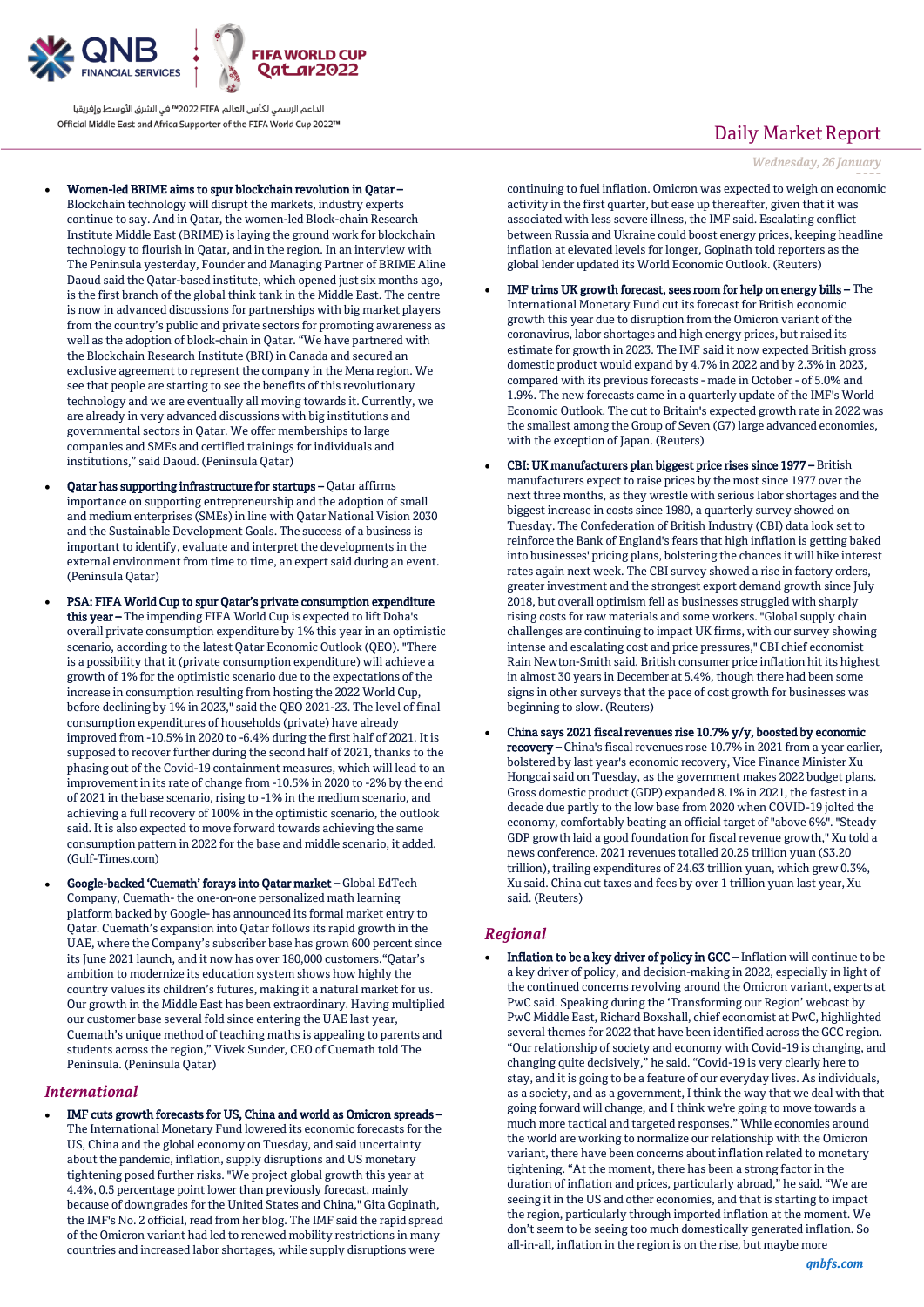

الداعم الرسمى لكأس العالم PIFA™ في الشرق الأوسط وإفريقيا Official Middle East and Africa Supporter of the FIFA World Cup 2022™

moderately compared to what we are seeing elsewhere in the globe, but I think this will continue to play out in the region." What is important, he says, is the impact of the rise in inflation. "It will have an impact on the cost of living and the cost of doing business. I think we're going to hear much more about this from commentators such as policymakers and ministers. So, I think that inflation will be a key driver of policy, and decision-making in the year ahead." (Bloomberg)

- Four GCC SWFs among world's top 10 with \$7.4tn assets The world's top 10 sovereign wealth funds, including the big four from the GCC, manage assets worth \$7.4tn out of the combined assets of \$9.56tn held by 100 SWFS across the globe. The world's largest SWF, Norges Bank Investment Management (NBIM), the Norwegian Central Bank, handles assets worth \$\$1.33tn. According to the data presented by Financepr.com. NBIM comes right ahead of China Investment Corporation, whose assets under management total \$1.222tn. The two sovereign wealth funds (SWFs) are the only ones whose assets surpass the \$1tn mark. Other SWFs that made it to the list of the largest funds include the Abu Dhabi Investment Authority (Adia), State Administration of Foreign (China), and Government of Singapore Investment Corporation, Kuwait Investment Authority, Public investment Fund (Saudi Arabia) and Qatar Investment Authority. Adia holds assets worth \$829bn, while China's State Administration of Foreign has \$817bn, and Singapore Investment Corporation has \$744bn. (Bloomberg)
- Saudi Finance Minister: GCC to achieve economic unity in 2025 Saudi Finance Minister Mohammed Al-Jadaan stressed the need to raise the pace of coordination among the Gulf Cooperation Council (GCC) countries to reach economic unity by 2025. This came during a virtual meeting of the Gulf Ministers of Finance and Economy, which reviewed the progress made in issues related to strengthening financial and economic cooperation, and the mechanisms for its implementation in accordance with the approved plans, in order to serve the common interests. The Gulf Ministers were briefed on the economic decisions issued by the Supreme Council at its 42nd session, the plan to complete the remaining steps for the establishment of the customs union, as well as the recommendations of the Customs Union Authority and the Gulf Common Market Committee. Al-Jadaan said that there are vigorous steps to achieve coordination, integration and interdependence among the GCC states in all fields, and to remove obstacles that prevent this from being achieved. (Bloomberg)
- Saudi Arabia and Iraq sign MoU to link power grids Saudi Arabia and Iraq have signed a memorandum of understanding (MoU) to interconnect their power grids. The MoU was signed by Iraqi Minister of Electricity, Adel Karim, and the Saudi Energy Minister Abdulaziz bin Salman, according to a tweet by the Saudi energy ministry on Tuesday. Karim said that "the connection with Saudi Arabia will be completed within two years," adding that "the Iraqi market is open to Saudi companies." (Zawya)
- Honeywell launches new facility for oil and gas in Saudi Arabia Honeywell, a global technology leader, has announced the launch a new production facility for oil and gas projects in the Kingdom of Saudi Arabia (KSA). Located in the Royal Commission area of Jubail, the facility includes a 2,000 sq m workshop and more than 1,000 sq m in office space for handling in-kingdom projects, including manufacturing and assembling. The facility will mainly cater to the Saudi Arabian market, GCC countries and in the future it will support other projects across the rest of the world. It is expected that the facility will help create at least 20 additional jobs in the kingdom. The facility has been developed as part of a joint venture (JV) partnership (Elster Instromet Saudi Arabia) with Gas Arabian Services to provide a state-of-the-art infrastructure for manufacturing and assembly of natural gas and liquid fuel solutions. A key part of the new facility is the use of Elster precision solutions, a portfolio of Honeywell solutions that include extensive, endto-end technologies for gas and liquid metering, as well as control applications for the oil and gas industry. (Zawya)
- Bahri, Metito launch trial ops of first Saudi floating desal plant The Saudi National Shipping Company (Bahri) has announced the start of the trial operations of the first floating desalination plant set up near Al

# Daily Market Report

*Wednesday, 26 January*

*2022* Shuqaiq port on the western coast of Saudi Arabia at an investment of SR760 million (\$202mn). This comes following an earlier agreement signed with the Saline Water Conversion Corporation (SWCC). The project was developed by Metito, a leading global provider of water and alternative energy management solutions, on a fast-track basis. Its scope of work included the design, engineering, construction, operation trials, and the provision of floating barges to sail the desalination plants in addition to the completion of power generation system. (Zawya)

- BCG: Saudi gaming revenue to reach \$6.8bn by 2030 Revenue from gaming in Saudi Arabia will reach \$6.8bn in 2030 if current growth trajectories continue, according to the latest report from Boston Consulting Group (BCG). There are 23.5mn gaming enthusiasts in the kingdom, which accounts for 67% of its national population, while 21.1mn have already played esports titles on a semi-pro or amateur basis, with around 100 playing for their full-time careers, the report said. (Zawya)
- Sovereign AEI: M&A growth will continue in Saudi Arabia in 2022 Growth of mergers and acquisitions (M&As) will continue in Saudi Arabia this year on the back of a 30% growth from 2020 to 2021, according to foreign direct investment advisors, Sovereign AEI. A new report by the partnership said there had been significant inbound activity in the kingdom's green energy sector, as well as manufacturing and technology, with the kingdom becoming one of the most attractive markets for companies looking to expand through M&A. Meanwhile, outbound investment had been fuelled by the need to attract foreign skills and expertise, the report said. (Zawya)
- Al Rajhi REIT Fund increases facilities limit from Al Rajhi Bank Al Rajhi REIT Fund has completed the increase of the limit of the shariahcompliant facilities granted by Al Rajhi Bank to SR600mn. The sevenyear facility has raised the total size of the facilities granted to the fund to SR1.416bn, including a SR25mn profit rate swap, according to a bourse filing on Tuesday. This step aims to finance any future acquisitions that will raise the targeted returns for unitholders and achieve the fund's objectives. Meanwhile, the upper limit of the financing ratio will be maintained as per the fund's terms and conditions at 50% of its total assets based on the latest financial statements. (Zawya)
- UAE Approves First SPAC Framework in the Gulf Region Authorities in the United Arab Emirates have approved the first framework for SPACs — special purpose acquisition companies — in the Gulf region, in an effort to attract new investment, despite a fall in popularity for the controversial funding tool. "The Securities and Commodities Authority has approved the GCC's first Special Purchase Acquisition Company (SPAC) regulatory framework, the latest initiative by @ADX\_AE and @AbuDhabiDED to support global investors to capitalize on emerging opportunities in the UAE," a tweet posted on the Abu Dhabi Media Office twitter page read on Monday, tagging the Abu Dhabi Securities Exchange and the UAE capital's Department of Economic Development. A SPAC is essentially a quicker way for a company to go public. The SPAC has no actual business operations and exists solely to raise money through an IPO, in order to later merge with or acquire a private company. (Bloomberg)
- The expected growth of the UAE 2022 is the highest in 7 years The results of a Reuters survey, published yesterday, showed expectations that the UAE economy will achieve a growth rate of 4.8% during the current year 2022, which is the highest witnessed by the country in its gross domestic product since 2015. The agency conducted the survey during the period from 11 to 19 this month, and participated in it 25 economists. The experts who participated in the survey expected that the member states of the Gulf Cooperation Council in general would achieve rapid and fastest growth for many years. The results of the survey come in light of the remarkable recovery achieved by the economies of the Gulf countries to varying degrees over the past year from the repercussions of the outbreak of the "Covid 19" pandemic. (Bloomberg)
- Etihad Rail Project will contribute \$50.6bn to UAE economy The Etihad Rail Project will contribute AED 186bn (\$50.6bn) to the UAE economy and transform the country's connectivity, according to a recent report.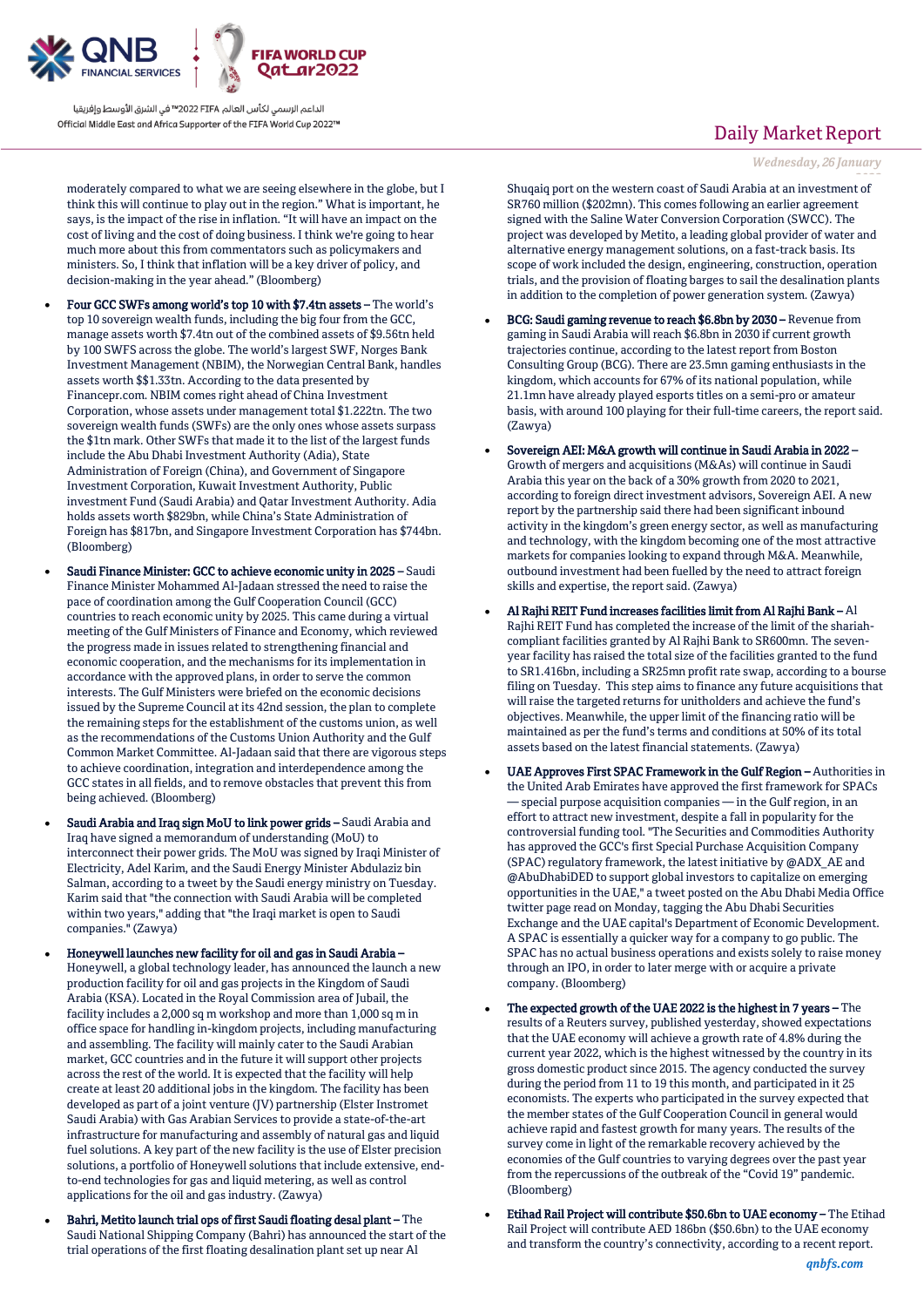

الداعم الرسمي لكأس العالم PIFA≤™ في الشرق الأوسط وإفريقيا Official Middle East and Africa Supporter of the FIFA World Cup 2022™

Over the next 40 years, the project is expected to generate AED 84bn from transport cost savings, AED 21bn from tourism and AED 23bn from wider economic benefits, according to an article by Investment Monitor sponsored by the Abu Dhabi Investment Office (ADIO). Air travel growth by 2028 may be 10% lower than previously thought, the article said, following COVID-19 impacts, with transport shifting towards rail from air following lockdowns and international travel restrictions. (Zawya)

- Sheikh Maktoum: Dubai Mercantile Exchange consolidated its position as region's most reliable source of oil pricing – H.H. Sheikh Maktoum bin Mohammed bin Rashid Al Maktoum, Deputy Ruler of Dubai, Deputy Prime Minister and Minister of Finance, affirmed that the Dubai government provided all support needed for the growth of the financial markets operating in the Emirate through developing legislatives framework and infrastructure to allow exchanges to consolidate their presence regionally and globally. Sheikh Maktoum added that Dubai Mercantile Exchange (DME) was able to gain the confidence of major oil producers and consolidate its position as the most reliable source of oil pricing in the region. (Zawya)
- ADNOC sets up new company for debt capital markets UAE's ADNOC Group has set up a new, wholly-owned subsidiary, ADNOC Murban, which will become its primary debt capital markets issuing and rated entity. ADNOC Murban is expected to be rated AA by Standard & Poor's (S&P), Aa by Moody's Investor Services and AA by Fitch Ratings, aligned with ratings assigned to ADNOC's shareholder, the Emirate of Abu Dhabi, the company said in a press statement. ADNOC also expects to maintain the AA instrument rating provided by Fitch of the 2024 ADNOC Distribution exchangeable bonds (ISIN: XS2348411062). The company has requested the withdrawal of its Group-level credit rating, first assigned by Fitch in February 2019, given the establishment of ADNOC Murban as ADNOC's primary capital markets issuing and rated entity, the statement said. (Zawya)
- Mubadala Health reveals Dubai expansion plans Mubadala Health has announced its expansion into Dubai with a new standalone day surgery and medical facility to open in Jumeirah later this year. The company, owned by Abu Dhabi state holding company Mubadala Investment Company, said the expansion will start with a 125,000 square feet clinic in collaboration with Dubai Health Authority (DHA) and the Ministry of Health & Prevention (MOHAP), and is in line with broader strategic collaboration plans with the DHA. (Zawya)
- NBF's net profit falls 6.4% YoY to AED894.6mn in FY2021 National Bank of Fujairah (NBF) recorded net profit of AED894.6mn in FY2021, registering decline of 6.4% YoY. Operating Income fell 3.9% YoY to AED1,385.6mn in FY2020. Operating profit before impairment losses fell 6.4% YoY to AED894.6mn in FY2020. Total assets stood at AED39.9bn at the end of December 30, 2021 as compared to AED42.9bn at the end of December 31, 2020. EPS came in at AED0.276 in FY2021 as compared to AED0.02 in FY2020. (ADX)
- Kuwait approves Credit Bank capital hike by \$933mn to \$10.9bn The Government of Kuwait has agreed with a parliamentary committee on increasing the capital of Kuwait Credit Bank by 300mn dinars (\$993.31mn) to 3.3bn dinars (\$10.9bn), the finance minister, Abdulwahab Mohammed al-Rushaid, said on Tuesday. The government has also given the go-ahead to reschedule 500mn dinars (\$1.65bn) in bonds owed by the bank to the Kuwait Fund for Development, the minister said. The parliamentary proposal had aimed to increase the capital of the Credit Bank by 750mn dinars in order to finance housing units for Kuwaiti citizens. The state-run Kuwait Credit Bank currently provides interest-free loans to eligible citizens to build, buy or renovate housing, but it has been suffering from a lack of liquidity due to the increase of housing requests. Spending is to fall 4.8% to 21.9bn dinars, with capital expenditure accounting for 13.2% of that sum, according to a Bloomberg report. Kuwait will also not transfer 10% of the total revenue to the Future Generations Fund, or sovereign wealth fund, under a 2020 law barring such transfers in deficit years, reported Bloomberg. (Bloomberg)

# Daily Market Report

*Wednesday, 26 January*

*2022* Kuwait's parliament approves Credit Bank capital hike – Kuwait's parliament on Tuesday unanimously approved a legislative amendment to increase by 300 million dinars (\$993.31 million) the capital of the state-run Kuwait Credit Bank to offer more financial support for residential housing. Parliament Speaker Marzouq al-Ghanim said the amendment would boost the bank's capital to 3.3 billion dinars and also provide it with additional 800 million dinars in liquidity. A proposal submitted by the housing and real estate committee had aimed to increase Credit Bank's capital by 750 million dinars. The bank provides interest-free loans to eligible citizens to build, buy or renovate housing but it has been suffering for years from a lack of liquidity because of rising housing requests. Providing this liquidity to the Credit Bank will allow it to provide housing support to "thousands of families" in the new residential areas, the rapporteur of the Parliamentary Housing Committee said before the session. Kuwait's government has also agreed to reschedule 500 million dinars in bonds owed by the Credit Bank to the Kuwait Fund for Development and is working to allow the bank to issue one billion dinars bonds, the finance minister Abulwahab Mohammed Al Rushaid told the parliament. (Reuters)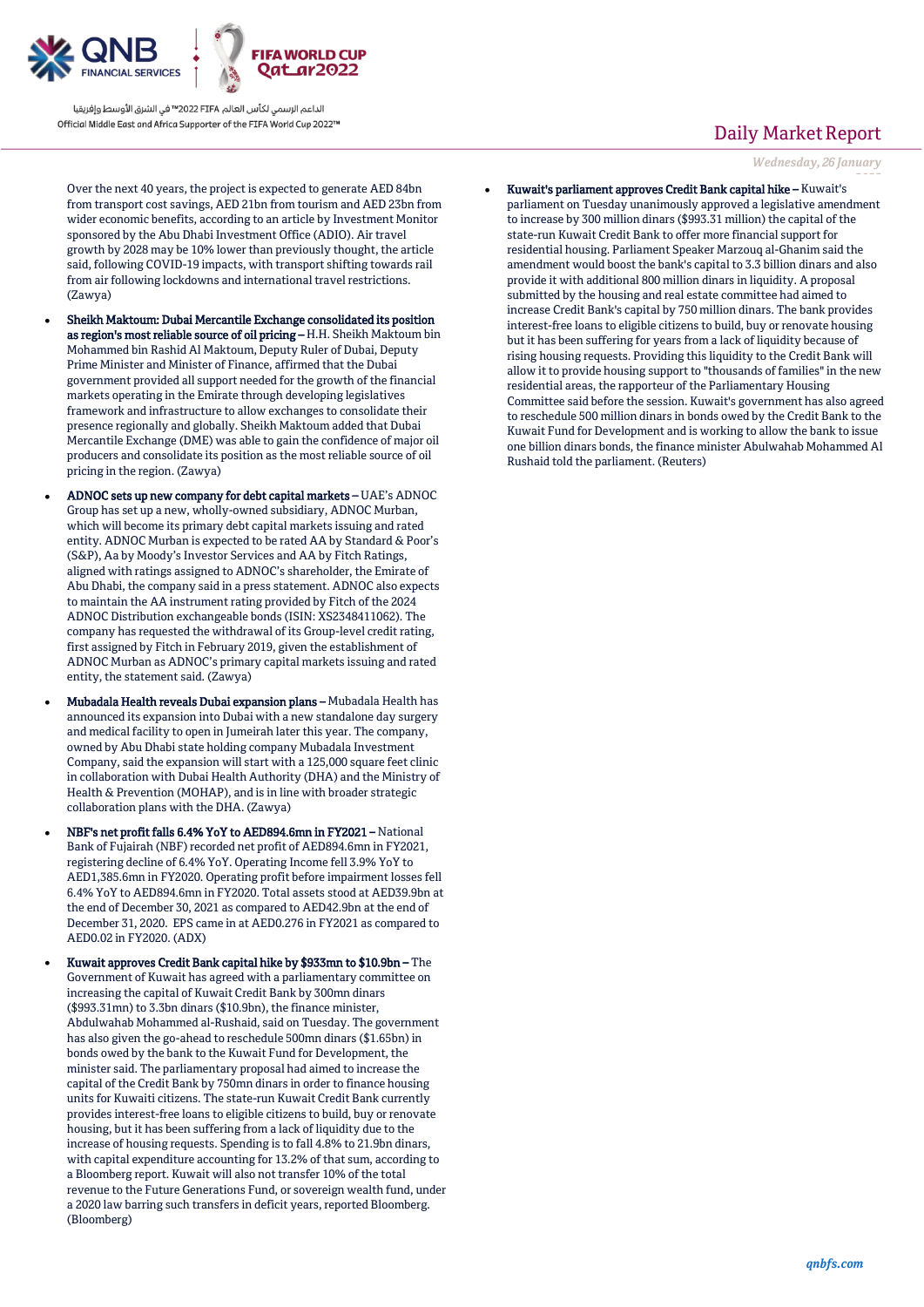

الداعم الرسمي لكأس العالم PIFA™ في الشرق الأوسط وإفريقيا Official Middle East and Africa Supporter of the FIFA World Cup 2022™

# Daily Market Report

*Wednesday, 26 January*

*2022*

## *Rebased Performance*





*Source: Bloomberg*

| <b>Asset/Currency Performance</b>    | Close ( \$) | 1D%   | WTD%  | YTD%  |  |  |
|--------------------------------------|-------------|-------|-------|-------|--|--|
| Gold/Ounce                           | 1,848.02    | 0.3   | 0.7   | 1.0   |  |  |
| Silver/Ounce                         | 23.81       | (0.7) | (2.0) | 2.2   |  |  |
| Crude Oil (Brent)/Barrel (FM Future) | 88.20       | 2.2   | 0.4   | 13.4  |  |  |
| Crude Oil (WTI)/Barrel (FM Future)   | 85.60       | 2.7   | 0.5   | 13.8  |  |  |
| Natural Gas (Henry Hub)/MMBtu        | 4.16        | (0.2) | 1.7   | 13.7  |  |  |
| LPG Propane (Arab Gulf)/Ton          | 117.25      | 2.0   | 0.0   | 4.5   |  |  |
| LPG Butane (Arab Gulf)/Ton           | 152.50      | 6.7   | 5.4   | 9.5   |  |  |
| Euro                                 | 1.13        | (0.2) | (0.4) | (0.6) |  |  |
| Yen                                  | 113.88      | (0.1) | 0.2   | (1.0) |  |  |
| GBP                                  | 1.35        | 0.1   | (0.4) | (0.2) |  |  |
| CHF                                  | 1.09        | (0.4) | (0.7) | (0.6) |  |  |
| AUD                                  | 0.72        | 0.1   | (0.5) | (1.5) |  |  |
| <b>USD Index</b>                     | 95.95       | 0.0   | 0.3   | 0.3   |  |  |
| <b>RUB</b>                           | 78.65       | (0.1) | 1.5   | 5.3   |  |  |
| <b>BRL</b>                           | 0.18        | 0.8   | 0.3   | 2.3   |  |  |
| Source: Bloomberg                    |             |       |       |       |  |  |

#### *Source: Bloomberg*

| <b>Global Indices Performance</b>                                                                                                                                | <b>Close</b> | 1D%*  | WTD%* | YTD%*  |
|------------------------------------------------------------------------------------------------------------------------------------------------------------------|--------------|-------|-------|--------|
| <b>MSCI World Index</b>                                                                                                                                          | 2,975.48     | (1.0) | (1.6) | (7.9)  |
| DJ Industrial                                                                                                                                                    | 34,297.73    | (0.2) | 0.1   | (5.6)  |
| <b>S&amp;P 500</b>                                                                                                                                               | 4,356.45     | (1.2) | (0.9) | (8.6)  |
| NASDAQ 100                                                                                                                                                       | 13,539.29    | (2.3) | (1.7) | (13.5) |
| STOXX 600                                                                                                                                                        | 459.59       | 0.4   | (3.6) | (6.6)  |
| <b>DAX</b>                                                                                                                                                       | 15,123.87    | 0.4   | (3.6) | (5.0)  |
| <b>FTSE 100</b>                                                                                                                                                  | 7,371.46     | 1.3   | (2.1) | (0.5)  |
| CAC <sub>40</sub>                                                                                                                                                | 6,837.96     | 0.4   | (3.8) | (5.2)  |
| Nikkei                                                                                                                                                           | 27,131.34    | (1.7) | (1.6) | (4.7)  |
| <b>MSCI EM</b>                                                                                                                                                   | 1,210.45     | (1.0) | (2.7) | (1.7)  |
| <b>SHANGHAI SE Composite</b>                                                                                                                                     | 3,433.06     | (2.5) | (2.3) | (5.2)  |
| <b>HANG SENG</b>                                                                                                                                                 | 24,243.61    | (1.7) | (2.9) | 3.8    |
| <b>BSE SENSEX</b>                                                                                                                                                | 57,858.15    | 0.5   | (2.6) | (1.0)  |
| Bovespa                                                                                                                                                          | 110,203.80   | 3.0   | 0.9   | 7.0    |
| <b>RTS</b><br>$\mathbf{B}$ $\mathbf{I}$ $\mathbf{I}$ $\mathbf{A}$ $\mathbf{A}$ $\mathbf{B}$ $\mathbf{C}$ $\mathbf{I}$ $\mathbf{A}$ $\mathbf{A}$<br>$\sim$ $\sim$ | 1,296.80     | 0.7   | (7.5) | (18.7) |

*Source: Bloomberg (\*\$ adjusted returns)*